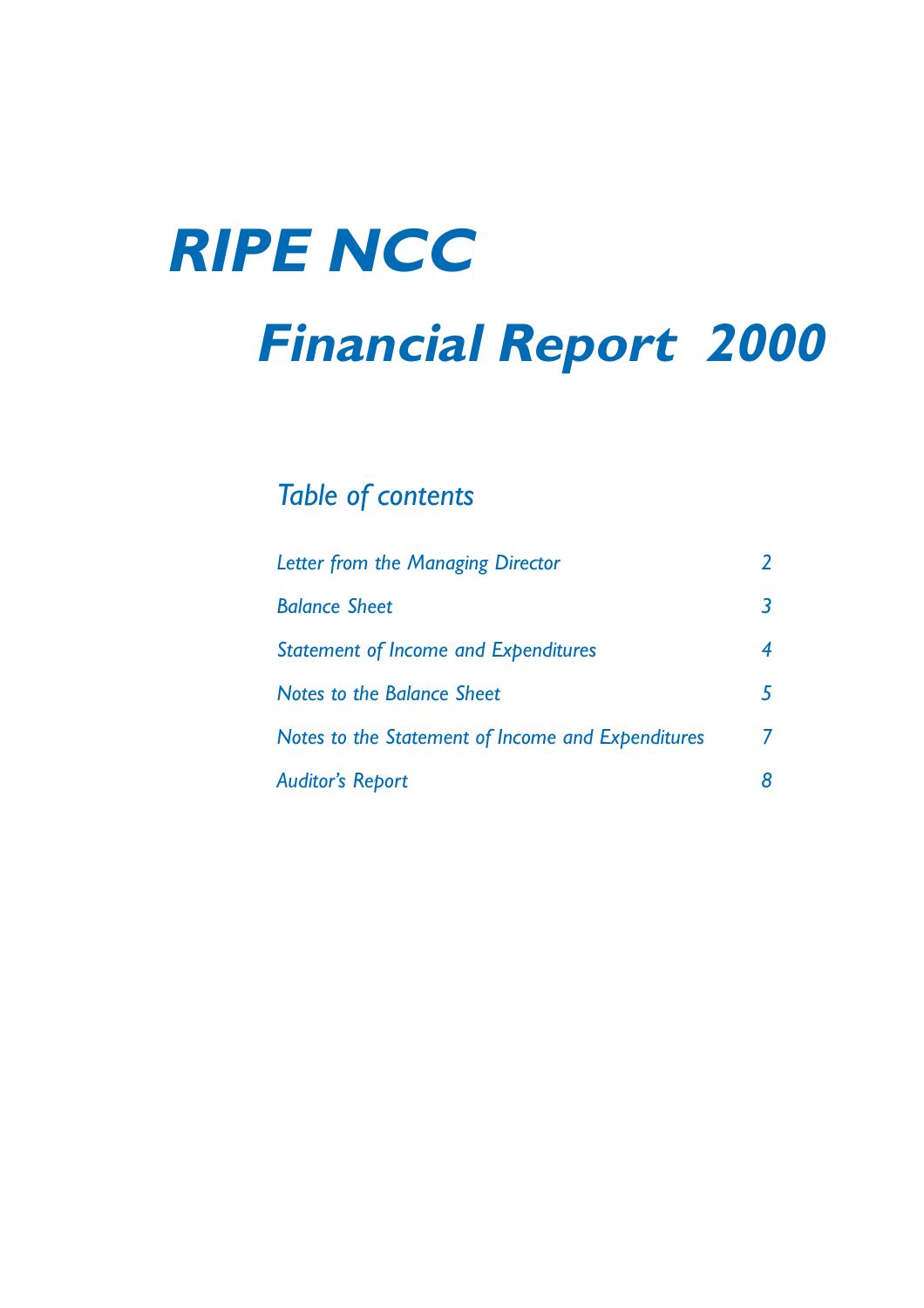Amsterdam, 25 July 2001

#### **Letter from the Managing Director**

This was another year of transition for the RIPE NCC. During this year the membership has grown by more than 50 percent, from 1,696 in 1999 to 2,567 in 2000, with members from 85 countries. The membership has continued to take an active interest and participation in the various RIPE working groups that provide guidance to RIPE NCC operations. New initiatives were taken to enhance the RIPE NCC services.

The annual General Meeting of the association again saw constructive discussion and full support for the RIPE NCC and its Board. While the relation with ICANN remains to be fully formalised, the day-to-day co-operation works well. The related organisational bodies and fora have done good work.

The staff has grown to 66 members, a very international group coming from 22 nationalities and having a high level of professional expertise. They have continued to provide the membership with professional services in a neutral and impartial way.

We again close the year in a healthy financial position that provides the stability and the continuity that is expected by the membership.

For 2001, we expect that membership growth will follow the pattern of the previous year. Current services will continue and will be further improved. We will continue to play a role in the formalisation of global Internet administrative structures, most notably in policy development regarding IP address space and related identifiers.

For more details about the 2000 operating year, please refer to the RIPE NCC Annual Report 2000. The report can be found on our web site at http://www.ripe.net.

If you have any further questions, please do not hesitate to contact us.

Kind regards,

Axel Pawlik Managing Director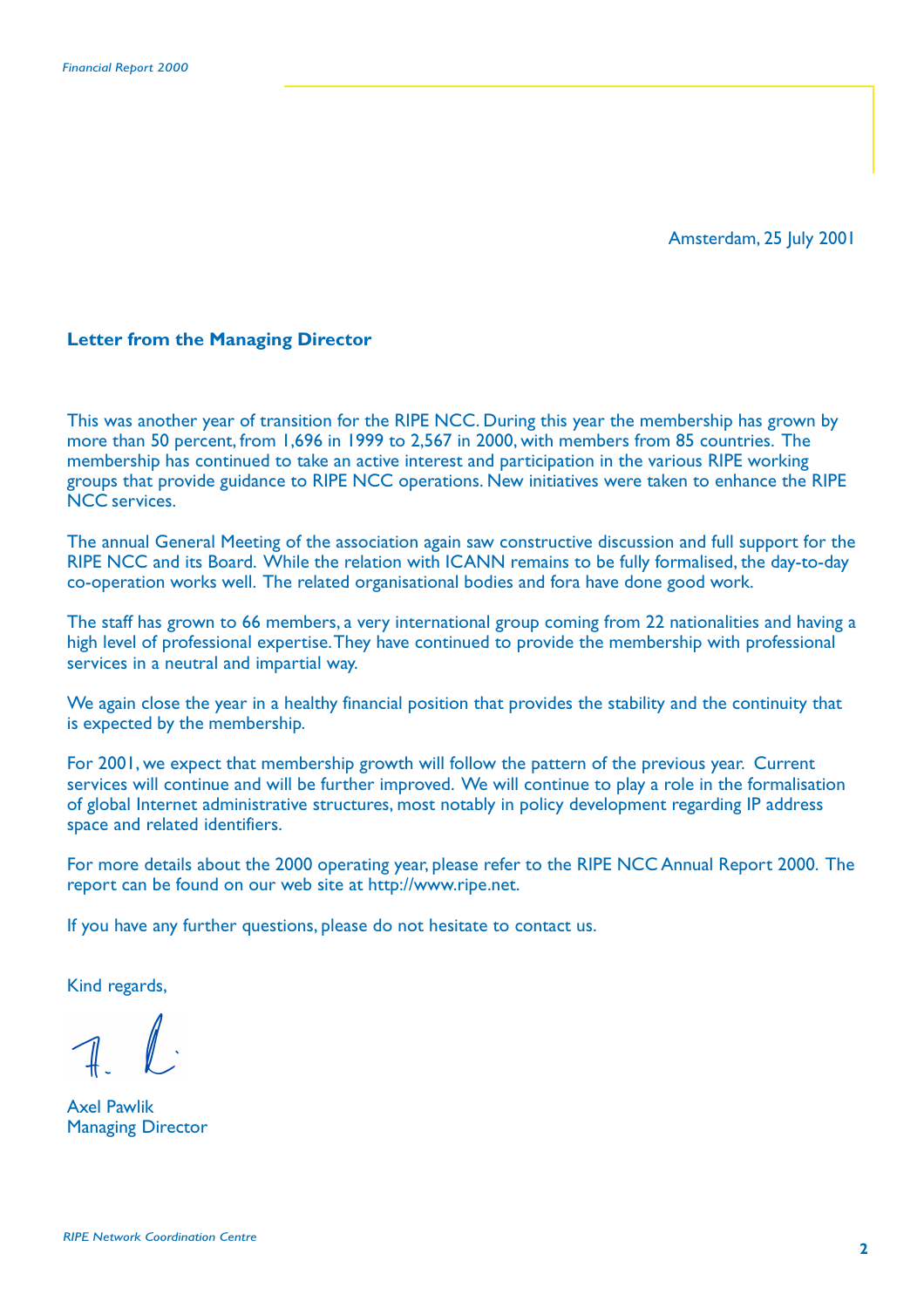#### **BALANCE SHEET (in k EUR)**

| <b>ASSETS</b>                 | 31/12/2000 |        | 31/12/1999 |       |
|-------------------------------|------------|--------|------------|-------|
| <b>Fixed Assets</b>           |            |        |            |       |
| <b>Computers</b>              | 461        |        | 299        |       |
| Infrastructure                | 179        |        | 174        |       |
| <b>Office Furniture</b>       | 66         |        | 75         |       |
| <b>Total Fixed assets</b>     |            | 706    |            | 548   |
| <b>Current Assets</b>         |            |        |            |       |
| Receivables                   | 5,181      |        | 3,324      |       |
| <b>VAT</b>                    | 15         |        | $-19$      |       |
| Prepaids                      | 579        |        | 230        |       |
|                               |            | 5,775  |            | 3,535 |
| Cash & payments in<br>transit |            | 5,934  |            | 3,803 |
| <b>Total</b>                  |            | 12,415 |            | 7,886 |
| <b>LIABILITIES</b>            |            |        |            |       |
| Capital                       |            |        |            |       |
| <b>Reserves</b>               | 477        |        | 477        |       |
| <b>Clearing House</b>         | 2,248      |        | 732        |       |
| <b>Surplus</b>                | 2,472      |        | 1,516      |       |
|                               |            | 5,197  |            | 2,725 |
| <b>Current Liabilities</b>    |            |        |            |       |
| <b>Creditors</b>              | 766        |        | 118        |       |
| <b>Unearned revenues</b>      | 5,621      |        | 4,391      |       |
| Personnel fund payable        | 498        |        | 333        |       |
| Miscellaneous payable         | 333        |        | 319        |       |
|                               |            | 7,218  |            | 5,161 |
| <b>Total</b>                  |            | 12,415 |            | 7,886 |
|                               |            |        |            |       |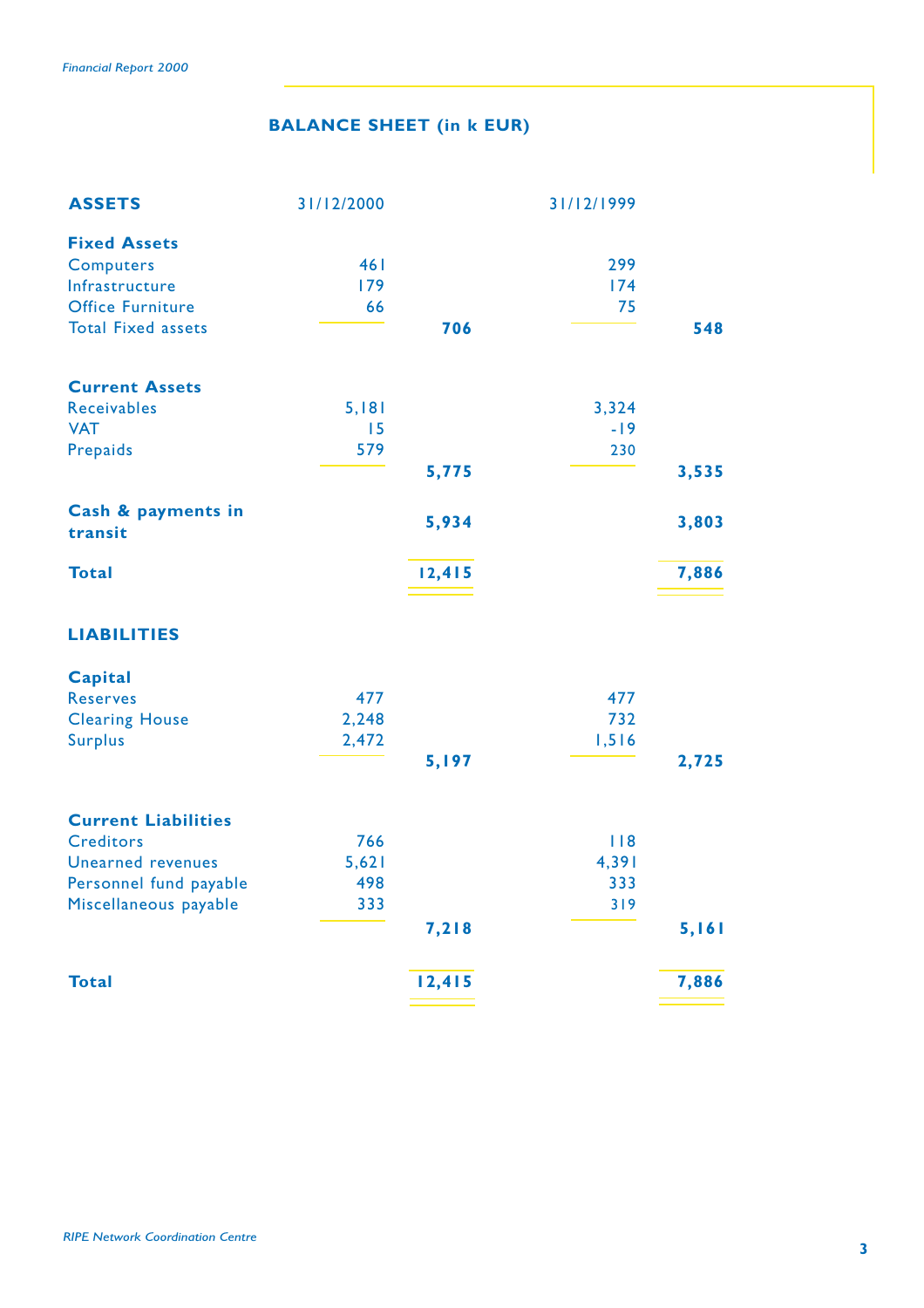#### **STATEMENT OF INCOME AND EXPENDITURES (in k EUR)**

|                                                      | 2000   |        | 1999        |                |
|------------------------------------------------------|--------|--------|-------------|----------------|
| <b>INCOME</b>                                        |        |        |             |                |
| <b>Fees</b>                                          | 7,982  |        | 5,718       |                |
| Other Income                                         | 233    |        | 122         |                |
| <b>Total Income</b>                                  |        | 8,215  |             | 5,840          |
| <b>EXPENDITURES</b>                                  |        |        |             |                |
| <b>Operating expenses</b>                            | 5,149  |        | 3,650       |                |
| <b>Depreciation expense</b><br><b>Total Expenses</b> | 503    | 5,652  | 343         | 3,993          |
|                                                      |        |        |             |                |
| <b>Surplus before</b><br>miscellaneous costs         |        | 2,563  |             | 1,847          |
| <b>Miscellaneous costs</b>                           |        |        |             |                |
| Doubtful debts                                       | 50     |        | $\mathbf 0$ |                |
| Personnel fund                                       | 165    |        | 332         |                |
| <b>Total miscellaneous</b><br>costs                  |        | 215    |             | 332            |
| <b>Financial expenses</b>                            |        |        |             |                |
| <b>Banking expenses</b>                              | 16     |        | 25          |                |
| <b>Bank interest</b>                                 | $-158$ |        | $-32$       |                |
| Exchange rate                                        | 8      |        | 6           |                |
| differences<br><b>Total financial</b>                |        |        |             |                |
| expenses                                             |        | $-124$ |             | $\blacksquare$ |
| <b>NET SURPLUS</b>                                   |        | 2,472  |             | 1,516          |
|                                                      |        |        |             |                |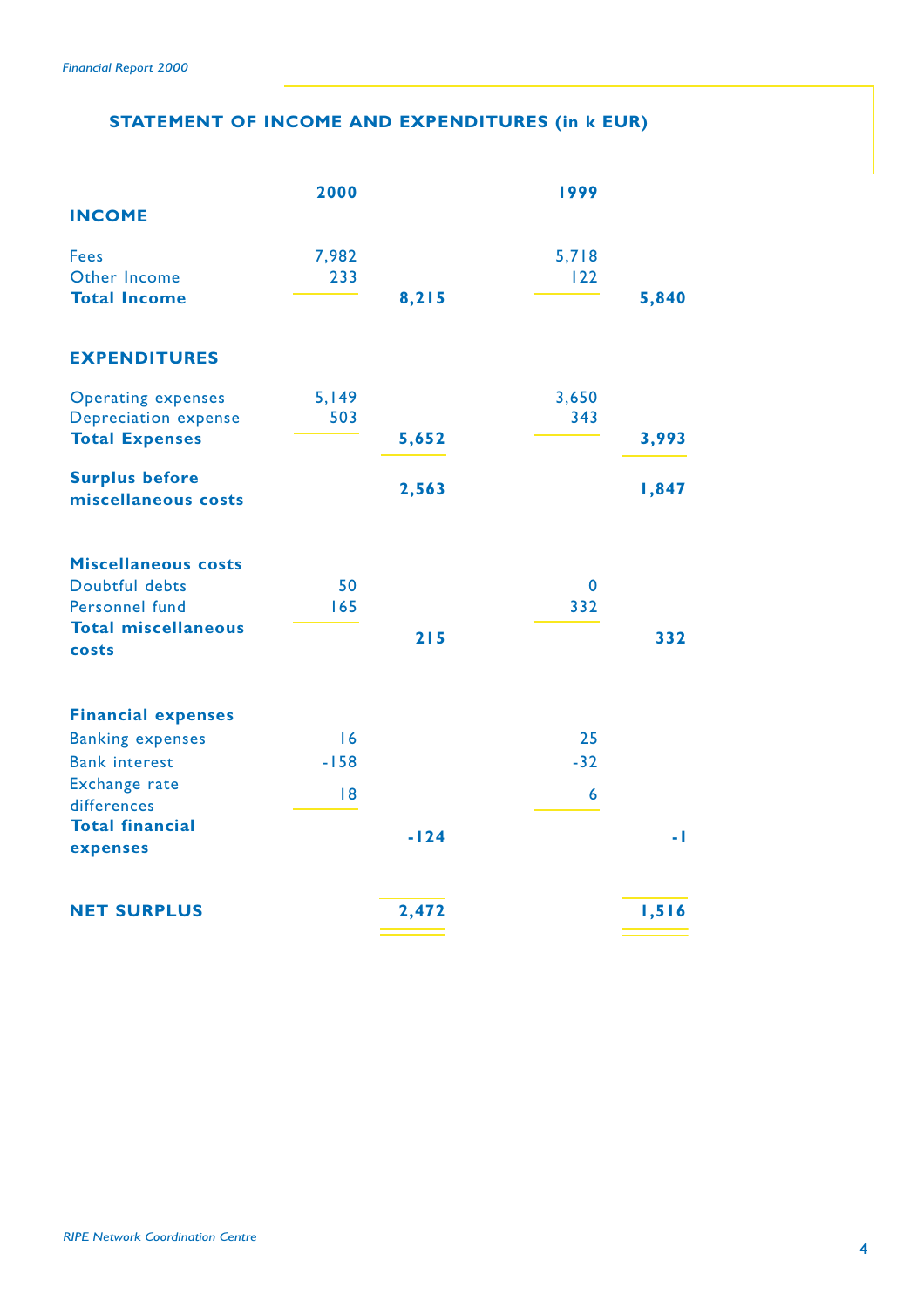#### **Notes to the RIPE NCC Balance Sheet as per 31 December 2000**

#### GENERAL INFORMATION

All amounts are expressed in kEUR and all currencies participating in the European Monetary Union are converted at the official rate as set by the European Central Bank on 31 December 1998. Historic costs have been used throughout unless otherwise stated.

| <b>FIXED ASSETS</b>                        | 31/12/2000 | 31/12/1999 |
|--------------------------------------------|------------|------------|
| <b>Computers</b>                           |            |            |
| Purchase costs                             | 940        | 460        |
| Less: depreciation                         | $-479$     | $-161$     |
| Book value 31-12                           | 461        | 299        |
| <b>Infrastructure</b>                      |            |            |
| <b>Purchase costs</b>                      | 802        | 633        |
| Less: depreciation                         | $-623$     | $-459$     |
| Book value 31-12                           | 179        | 174        |
| <b>Office Furniture &amp;</b>              |            |            |
| <b>Equipment</b>                           |            |            |
| <b>Purchase costs</b>                      | 112        | 99         |
| Less: depreciation                         | $-46$      | $-24$      |
| Book value 31-12                           | 66         | 75         |
| <b>Total Fixed Assets at</b><br>book value | 706        | 548        |

Assets are valued at historical costs and are depreciated on a straight-line basis, starting in the month after acquisition. Computers are written off in two years, infrastructure is written off in three years and office furniture and equipment in five years. All items under EUR 1,000 are expensed. Because the computers are written off in two years instead of three years, the depreciation increases by an extra EUR 16,950.

| 31/12/2000 | 31/12/1999 |
|------------|------------|
|            |            |
|            | 3.374      |
| $-20$      | -50        |
| 5,181      | 3.324      |
|            | 5,201      |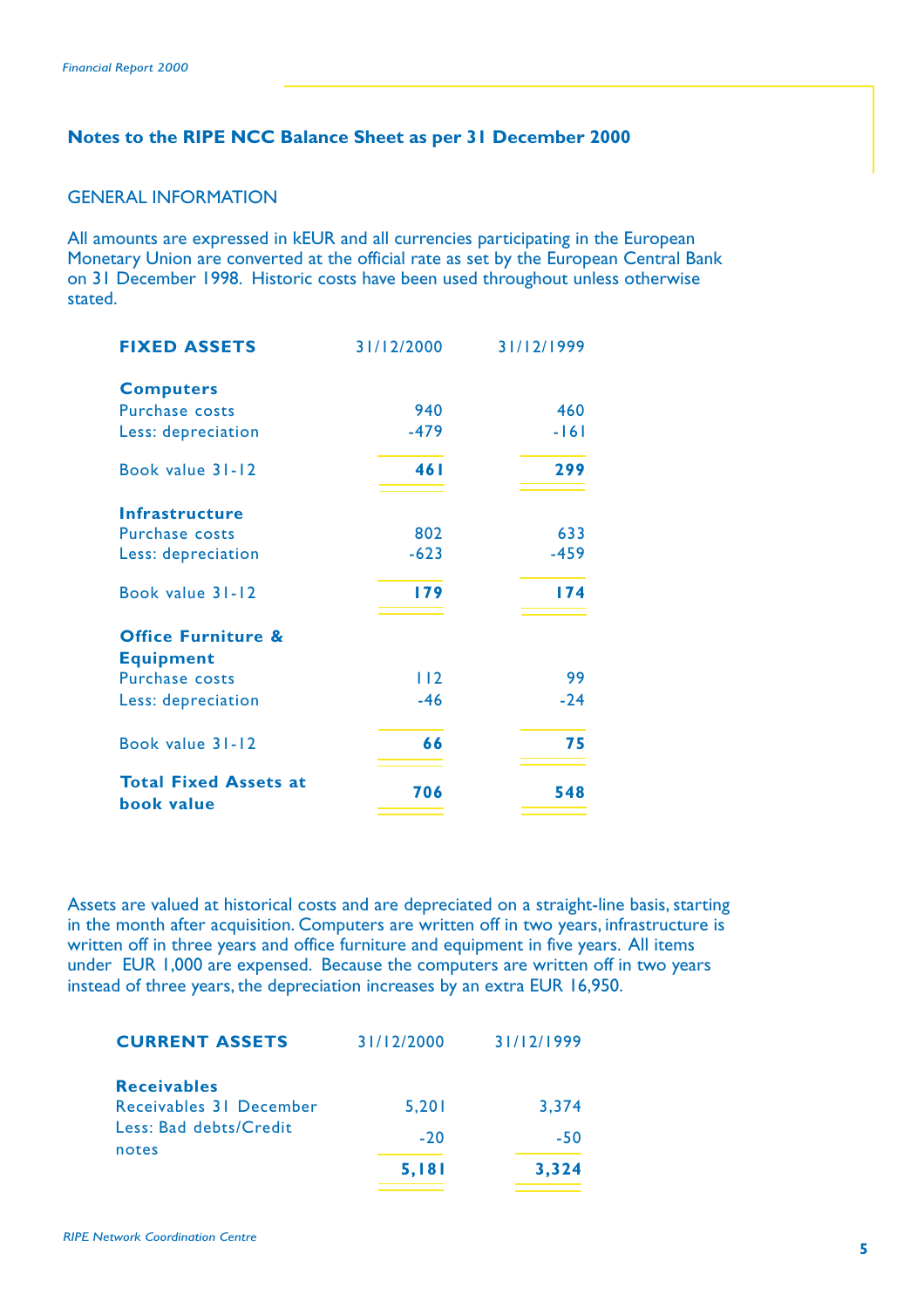| 31/12/2000 | 31/12/1999 |
|------------|------------|
| 348        | 53         |
| 231        | 177        |
| 579        | 230        |
|            |            |

#### **CAPITAL**

The reserves are accumulated surpluses of previous years until 1998. They are not earmarked for any specific purpose.

The surpluses of both 1998 and 1999 have been allocated to the Clearing House by a decision of the Executive Board. This amount may be redistributed to the members if so decided by the Executive Board. The tax ruling between the RIPE NCC and the Dutch tax authorities allows the RIPE NCC to accumulate up to a maximum of three times the members' annual contributions in the Clearing House account. The first year of operation of the Clearing House was 1998.

#### CURRENT LIABILITIES

#### **Unearned revenues**

The unearned revenues consists of invoices sent in the calendar year but pertaining to the following accounting year. These will be recognised as income during the next accounting year.

#### **Personnel Fund**

The Personnel Fund expense was calculated using the number of people with employment contracts of indeterminate time working at the RIPE NCC as at 31 December 2000. The amount includes allowances for vacation pay, the pension and year end payment as well as the employer's part of the social premiums payable. The 2000 contribution to the fund was  $FUR$  165,220.

| Miscellaneous payables | 31/12/2000 | 31/12/1999 |
|------------------------|------------|------------|
| <b>Accruals</b>        | 188        | 165        |
| Accrued vacation       | 98         | 79         |
| Wage taxes & social    | 47         | 75         |
| premiums               | 333        | 319        |
|                        |            |            |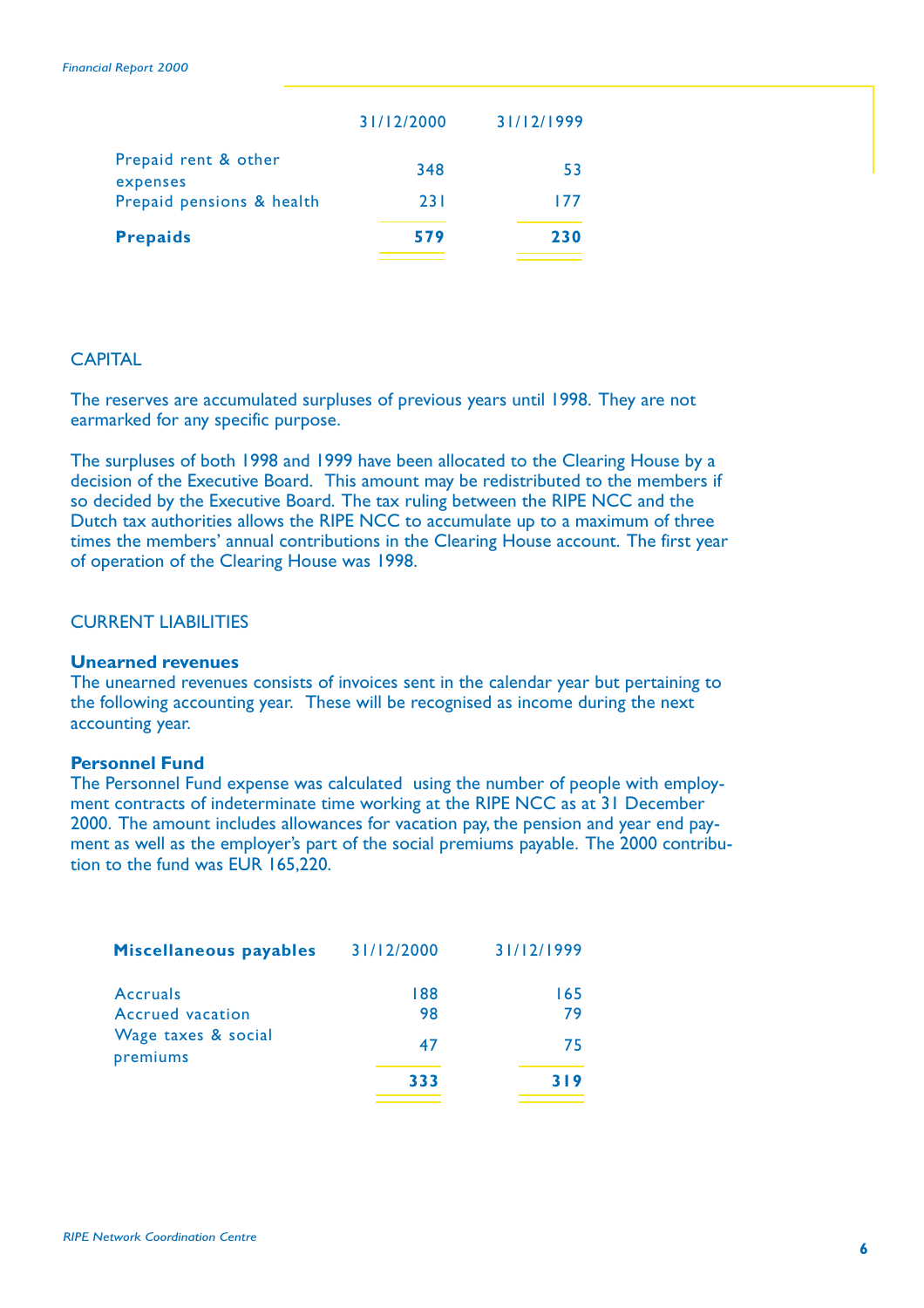#### ITEMS NOT SHOWN IN THE BALANCE SHEET

The RIPE NCC rents office space in two buildings and has three separate rental agreements for these. One contract runs from 1 January 1997 for a period of five years. This contract will be automatically renewed for a further five years if notice of intent to vacate has not been given to the owner. The other contract runs from 1 December 1997 for a period of five years with a renewal option of an additional five years. The last contract is for another 250 square meters in the adjoining building. This runs from 15 February 2000 for a period of five years with a renewal option of another five years.

Three bank guarantees have been issued to cover the rent of the office space in Amsterdam. The guarantees are valid for the length of the lease agreements plus three months.

#### **Notes to the RIPE NCC Statement of Income and Expenditures**

All amounts are expressed in kEUR and all currencies participating in the European Monetary Union are converted at the official rate as set by the European Central Bank on 31 December 1998. Historic costs have been used throughout unless otherwise stated.

The RIPE NCC had 66 employees as at 31 December 2000. Along with temporary personnel, this represents 61.7 FTEs (Full Time Equivalent). Salary and related costs account for 60% of Operating Expenses.

Revenues were higher than budgeted because the rate of growth of Local Internet Registries was higher than estimated. Interest revenues come from short-term deposits of working capital. Other income is primarily the RIPE meeting plus service charges and interests on outstanding accounts receivable.

The number of LIRs increased by just over 2.25 per calendar day in 2000, as opposed to the budgeted increase of 1.25 per calendar day. At the end of 2000 there were 2,567 Local Internet Registries as compared to 1,696 at the end of 1999.